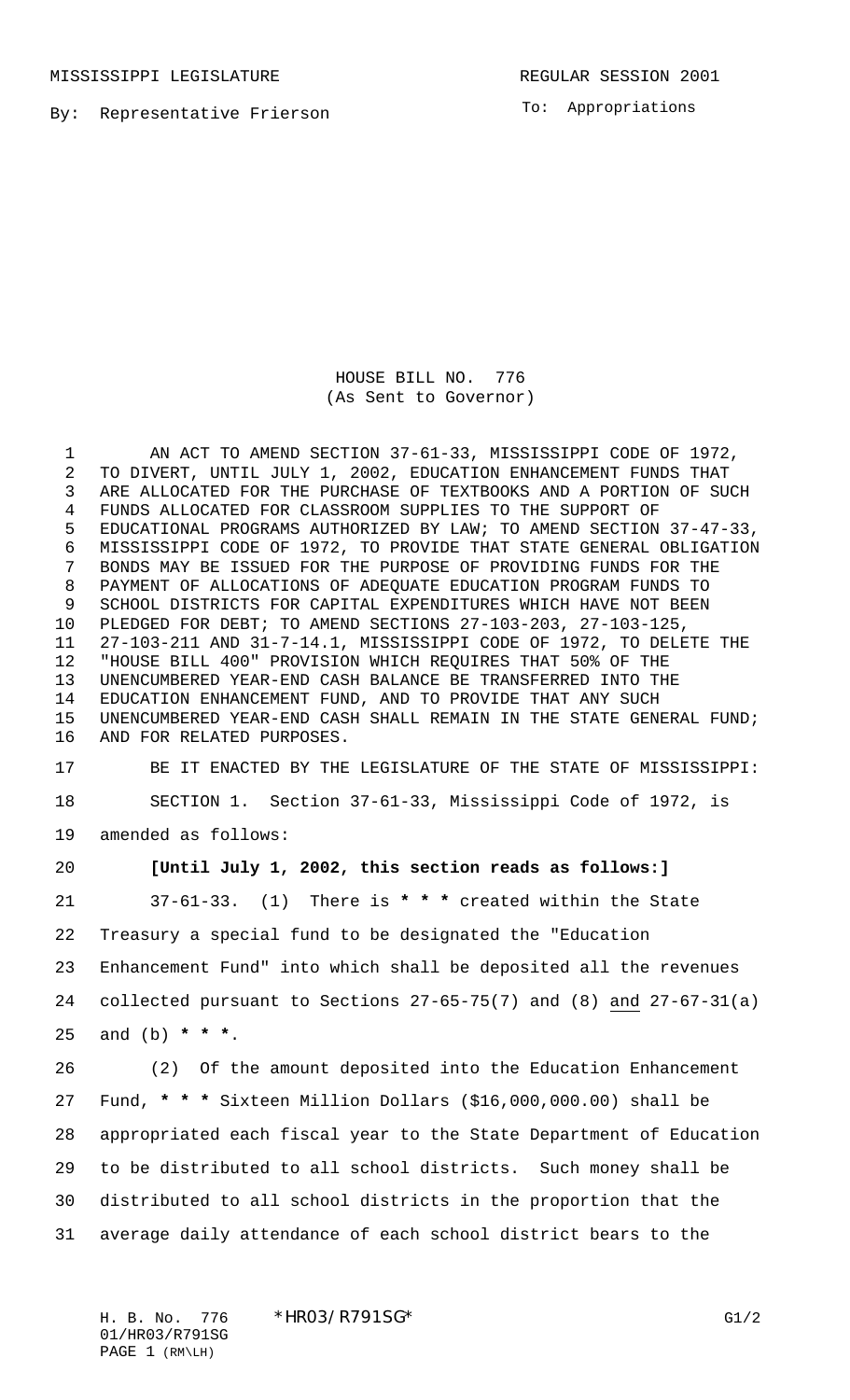average daily attendance of all school districts within the state for the following purposes:

 (a) Purchasing, erecting, repairing, equipping, remodeling and enlarging school buildings and related facilities, including gymnasiums, auditoriums, lunchrooms, vocational training buildings, libraries, teachers' homes, school barns,

 transportation vehicles (which shall include new and used transportation vehicles) and garages for transportation vehicles, and purchasing land therefor.

 (b) Establishing and equipping school athletic fields and necessary facilities connected therewith, and purchasing land therefor.

 (c) Providing necessary water, light, heating, air conditioning and sewerage facilities for school buildings, and purchasing land therefor.

H. B. No. 776 \*HR03/R791SG\* 01/HR03/R791SG (d) As a pledge to pay all or a portion of the debt service on debt issued by the school district under Sections 37-59-1 through 37-59-45, 37-59-101 through 37-59-115, 37-7-351 through 37-7-359, 37-41-89 through 37-41-99, 37-7-301, 37-7-302 and 37-41-81, or debt issued by boards of supervisors for agricultural high schools pursuant to Section 37-27-65, if such pledge is accomplished pursuant to a written contract or resolution approved and spread upon the minutes of an official meeting of the district's school board or board of supervisors. The annual grant to such district in any subsequent year during the term of the resolution or contract shall not be reduced below an amount equal to the district's grant amount for the year in which the contract or resolution was adopted. The intent of this provision is to allow school districts to irrevocably pledge a certain, constant stream of revenue as security for long-term obligations issued under the code sections enumerated in this paragraph or as otherwise allowed by law. It is the intent of the Legislature that the provisions of this paragraph shall be

PAGE 2 (RM\LH)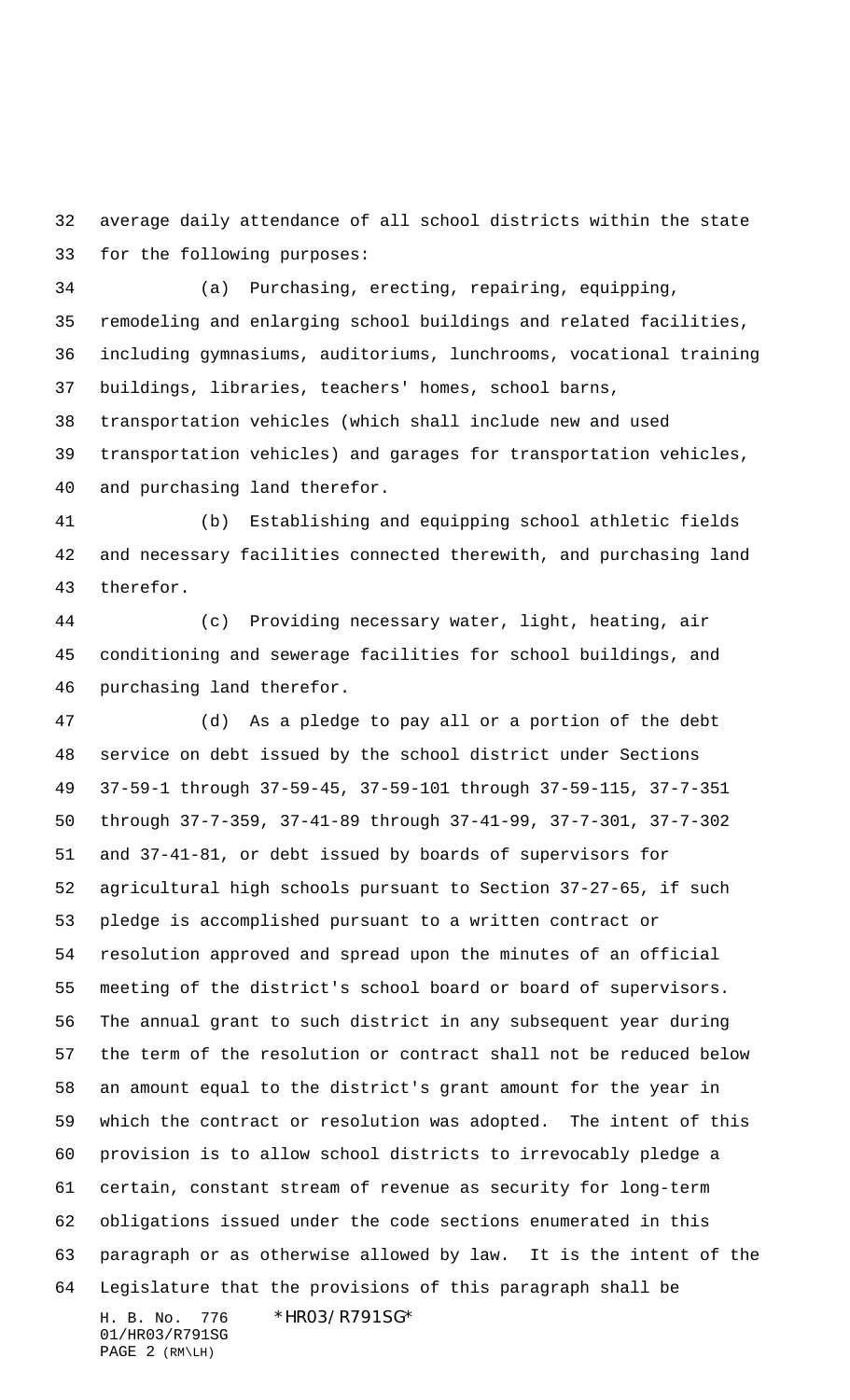H. B. No. 776 \*HR03/R791SG\* 01/HR03/R791SG cumulative and supplemental to any existing funding programs or other authority conferred upon school districts or school boards. Debt of a district secured by a pledge of sales tax revenue pursuant to this paragraph shall not be subject to any debt limitation contained in the foregoing enumerated code sections. (3) The remainder of the money deposited into the Education Enhancement Fund **\* \* \*** shall be appropriated as follows: (a) To the State Department of Education as follows: (i) Eight and thirty-five one-hundredths percent (8.35%) to be distributed to public school districts for the 75 support of educational programs authorized by law. The funds distributed to the school districts under this item shall be in the proportion that the average daily attendance of each school district bears to the average daily attendance of all school districts within the state **\* \* \***; (ii) Seven and ninety-seven one-hundredths percent (7.97%) to assist the funding of transportation operations and 82 maintenance pursuant to Section 37-19-23; (iii) Eight and twenty-six one-hundredths percent (8.26%) to assist the funding of the Uniform Millage Assistance Grant Program pursuant to Section 37-22-1; and (iv) Nine and sixty-one one-hundredths percent (9.61%), of which Four Million Six Hundred Thousand Dollars (\$4,600,000.00) shall be allocated for classroom supplies, instructional materials and equipment, including computers and computer software, to be distributed to all school districts in the proportion that the average daily attendance of each school district bears to the average daily attendance of all school districts within the state. Classroom supply funds shall not be expended for administrative purposes. Local school districts shall allocate classroom supply funds equally among all classroom teachers in the school district. For purposes of this subparagraph, "teacher" shall mean any employee of the school

PAGE 3 (RM\LH)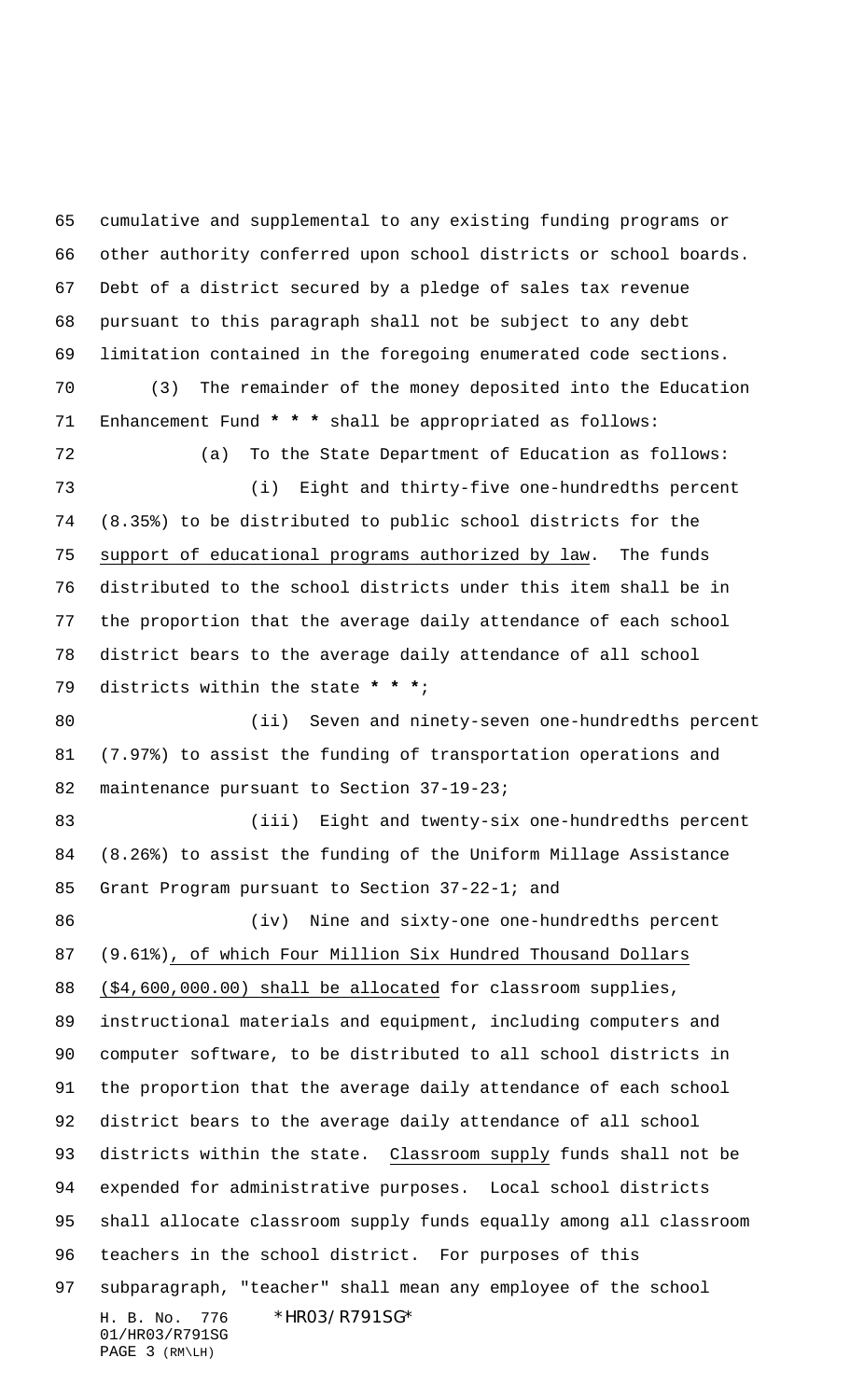board of a school district who is required by law to obtain a teacher's license from the State Board of Education and who is assigned to an instructional area of work as defined by the State Department of Education, but shall not include a federally funded teacher. Two (2) or more teachers may agree to pool their classroom supply funds for the benefit of a school within the district pursuant to the development of a spending plan that supports the overall goals of the school which includes the type, quantity and quality of such supplies, instructional materials, equipment, computers or computer software. This plan shall be submitted, in writing, to the school principal for approval. Classroom supply funds allocated under this subparagraph shall supplement, not replace, other local and state funds available for the same purposes. School districts need not fully expend the funds received under this subparagraph in the year in which they are received, but such funds may be carried forward for expenditure in any succeeding school year. The State Board of Education shall develop and promulgate rules and regulations for the administration of this subparagraph consistent with the above criteria, with particular emphasis on allowing the individual teachers to expend funds as they deem appropriate, with minimum input from school principals. The remainder of the funds appropriated to the State Department of Education under this item shall be distributed to public school districts in the proportion that the average daily attendance of each school district bears to the average daily attendance of all school districts in the state 124 for the support of educational programs authorized by law;

 (b) Twenty-two and nine one-hundredths percent (22.09%) to the Board of Trustees of State Institutions of Higher Learning for the purpose of supporting institutions of higher learning; and (c) Fourteen and forty-one one-hundredths percent (14.41%) to the State Board for Community and Junior Colleges for

the purpose of providing support to community and junior colleges.

H. B. No. 776 \*HR03/R791SG\* 01/HR03/R791SG PAGE 4 (RM\LH)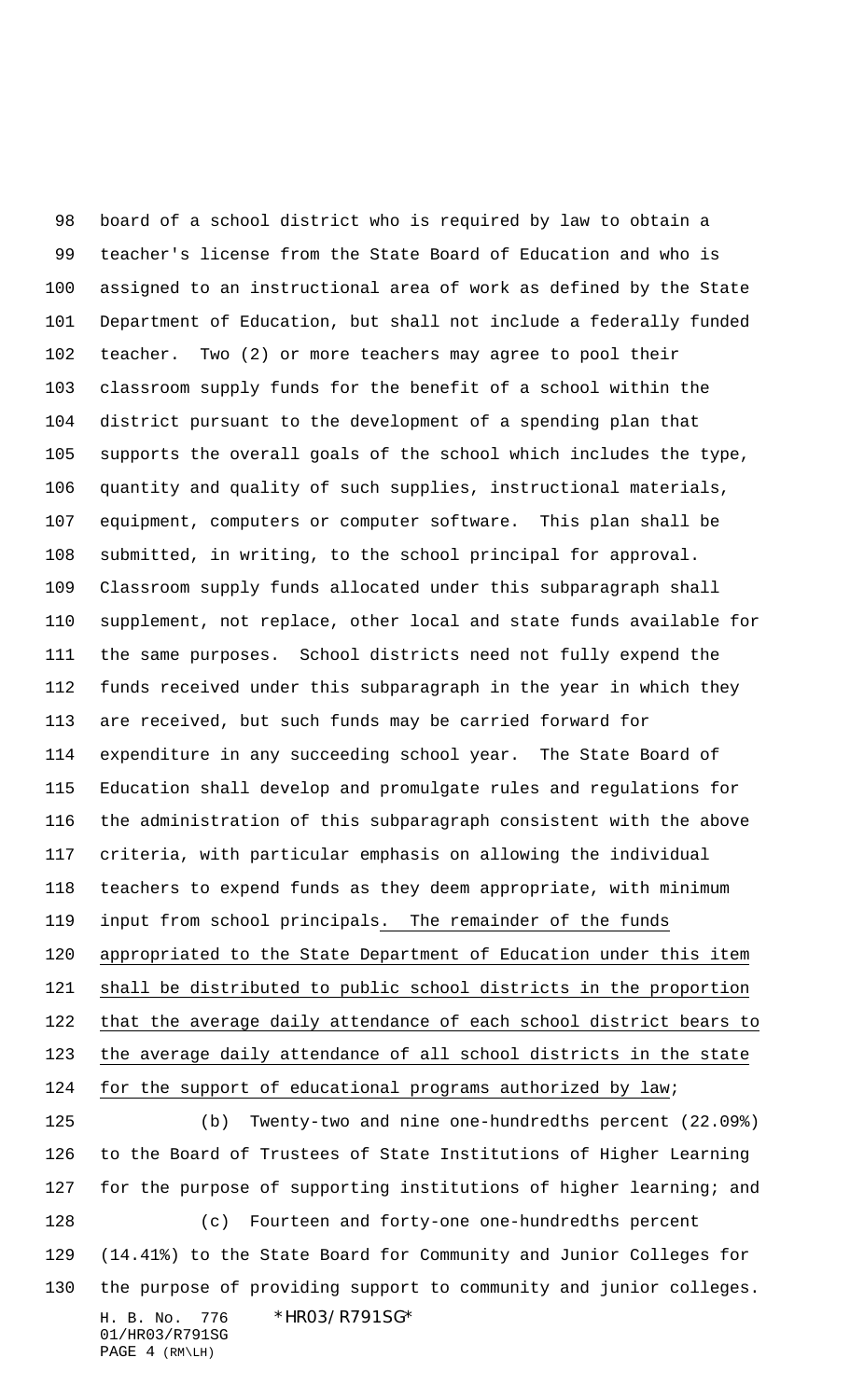(4) The amount remaining in the Education Enhancement Fund after funds are distributed as provided in subsections (2) and (3) of this section **\* \* \*** shall be disbursed as follows:

 (a) Twenty-five Million Dollars (\$25,000,000.00) shall be deposited into the Working Cash-Stabilization Reserve Fund created pursuant to Section 27-103-203(1), until the balance in such fund reaches the maximum balance of seven and one-half percent (7-1/2%) of the General Fund appropriations in the appropriate fiscal year. After the maximum balance in the Working Cash-Stabilization Reserve Fund is reached, such money shall remain in the Education Enhancement Fund to be appropriated in the manner provided for in paragraph (b) of this section.

 (b) The remainder shall be appropriated for other educational needs.

 (5) None of the funds appropriated pursuant to subsection (3)(a) of this section shall be used to reduce the state's general fund appropriation for the categories listed in an amount below the following amounts:

 (a) For subsection (3)(a)(i) of this section, Six Million Three Hundred Thirty Thousand Nine Hundred Twenty Dollars (\$6,330,920.00);

 (b) For subsection (3)(a)(ii) of this section Thirty-six Million Seven Hundred Thousand Dollars

(\$36,700,000.00);

 (c) For subsection (3)(a)(iii) of this section, Twenty-one Million Four Hundred Thousand Dollars (\$21,400,000.00); and

 (d) For the aggregate of minimum program allotments provided for in Chapter 19, Title 37, Mississippi Code of 1972, as amended, excluding those funds for transportation as provided for in subsection (5)(b) of this section.

 **\* \* \***

H. B. No. 776 \*HR03/R791SG\* 01/HR03/R791SG PAGE 5 (RM\LH) **[From and after July 1, 2002, this section reads as follows:]**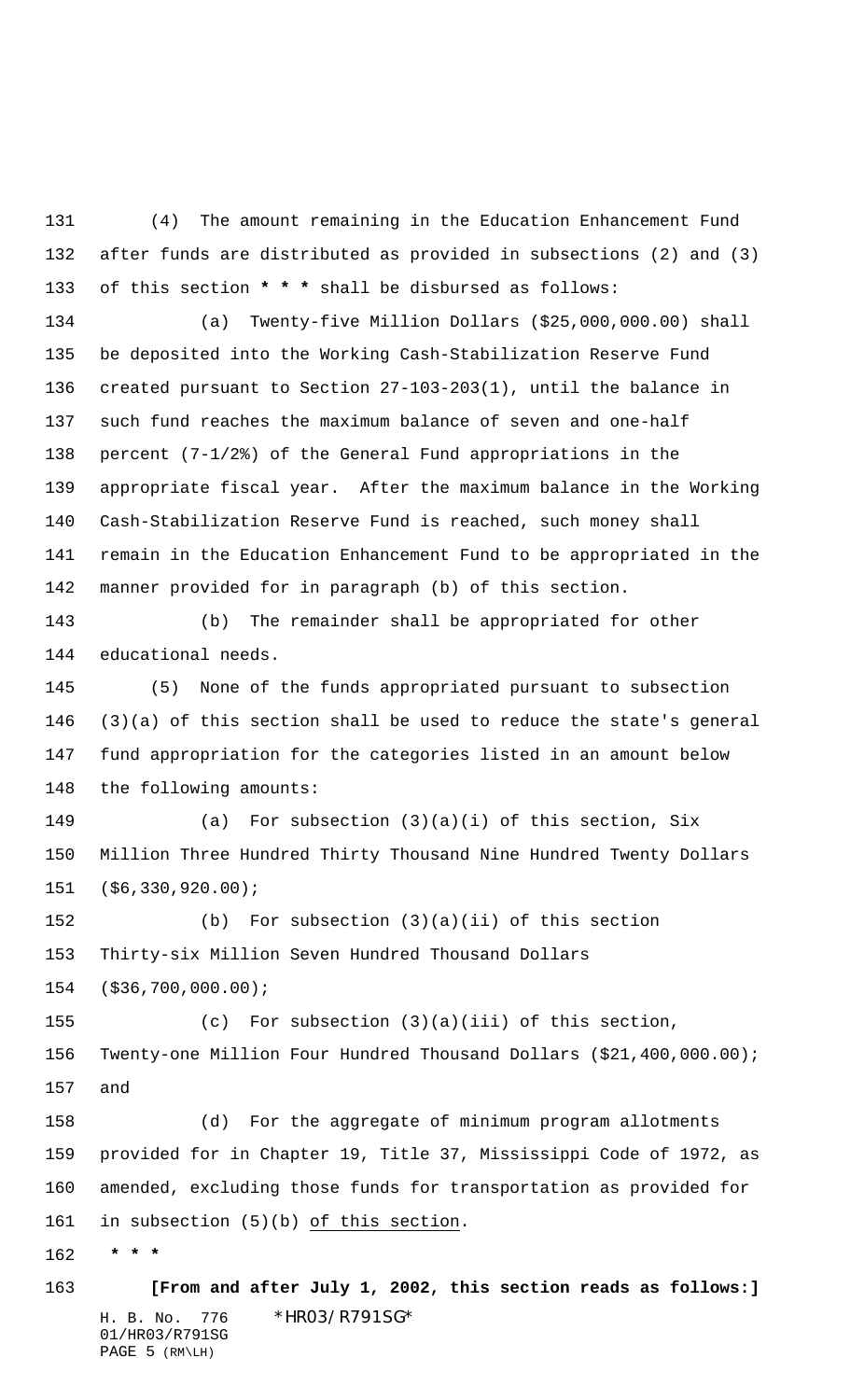37-61-33. (1) There is **\* \* \*** created within the State Treasury a special fund to be designated the "Education Enhancement Fund" into which shall be deposited all the revenues collected pursuant to Sections 27-65-75(7) and (8) and 27-67-31(a) and (b) **\* \* \***.

 (2) Of the amount deposited into the Education Enhancement Fund, **\* \* \*** Sixteen Million Dollars (\$16,000,000.00) shall be appropriated each fiscal year to the State Department of Education to be distributed to all school districts. Such money shall be distributed to all school districts in the proportion that the average daily attendance of each school district bears to the average daily attendance of all school districts within the state for the following purposes:

 (a) Purchasing, erecting, repairing, equipping, remodeling and enlarging school buildings and related facilities, including gymnasiums, auditoriums, lunchrooms, vocational training buildings, libraries, teachers' homes, school barns, transportation vehicles (which shall include new and used transportation vehicles) and garages for transportation vehicles, and purchasing land therefor.

 (b) Establishing and equipping school athletic fields and necessary facilities connected therewith, and purchasing land therefor.

 (c) Providing necessary water, light, heating, air conditioning and sewerage facilities for school buildings, and purchasing land therefor.

H. B. No. 776 \*HR03/R791SG\* (d) As a pledge to pay all or a portion of the debt service on debt issued by the school district under Sections 37-59-1 through 37-59-45, 37-59-101 through 37-59-115, 37-7-351 through 37-7-359, 37-41-89 through 37-41-99, 37-7-301, 37-7-302 and 37-41-81, or debt issued by boards of supervisors for agricultural high schools pursuant to Section 37-27-65, if such pledge is accomplished pursuant to a written contract or

01/HR03/R791SG PAGE 6 (RM\LH)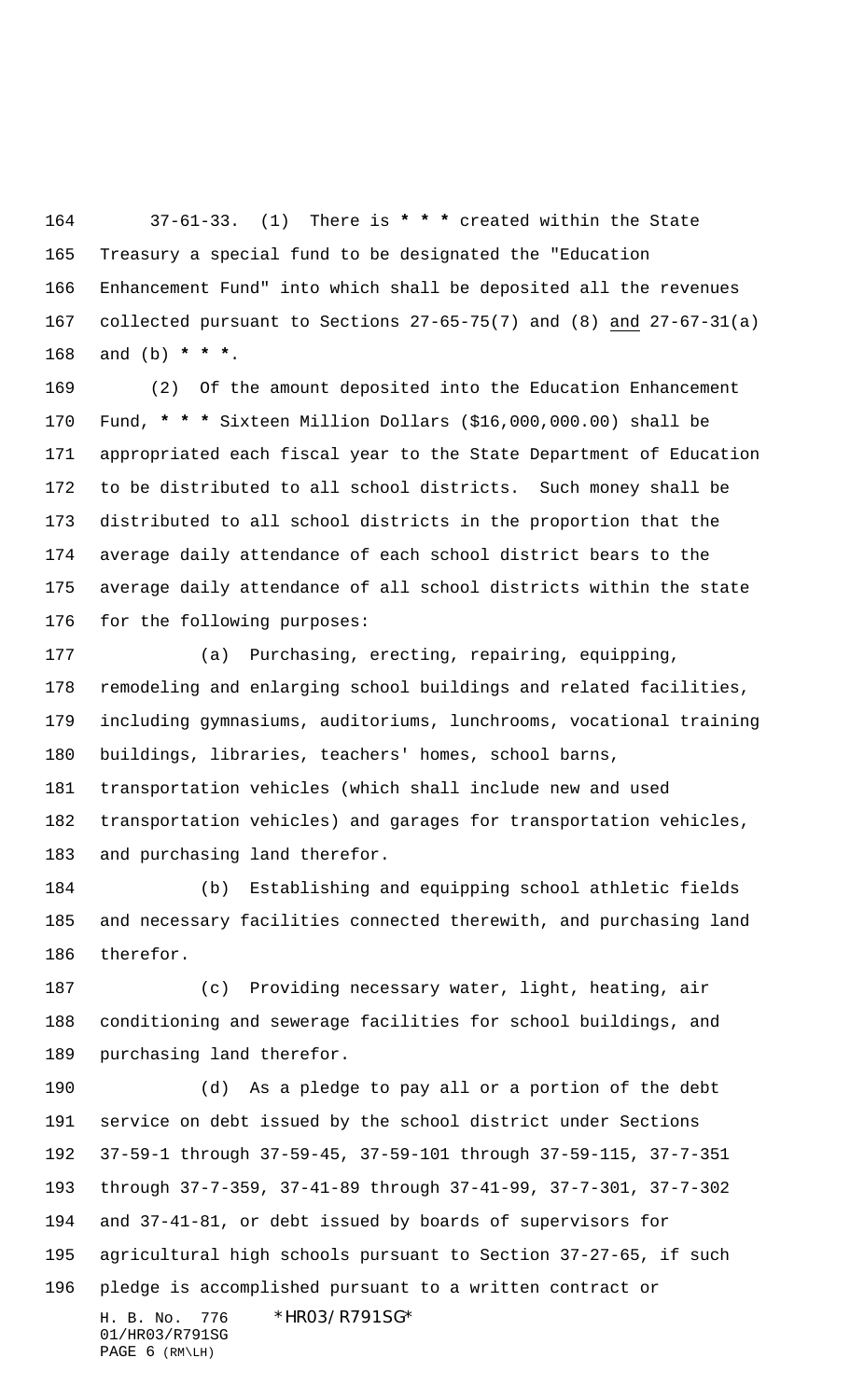H. B. No. 776 \*HR03/R791SG\* 01/HR03/R791SG resolution approved and spread upon the minutes of an official meeting of the district's school board or board of supervisors. The annual grant to such district in any subsequent year during the term of the resolution or contract shall not be reduced below an amount equal to the district's grant amount for the year in which the contract or resolution was adopted. The intent of this provision is to allow school districts to irrevocably pledge a certain, constant stream of revenue as security for long-term obligations issued under the code sections enumerated in this paragraph or as otherwise allowed by law. It is the intent of the Legislature that the provisions of this paragraph shall be cumulative and supplemental to any existing funding programs or other authority conferred upon school districts or school boards. Debt of a district secured by a pledge of sales tax revenue pursuant to this paragraph shall not be subject to any debt limitation contained in the foregoing enumerated code sections. (3) The remainder of the money deposited into the Education Enhancement Fund **\* \* \*** shall be appropriated as follows: (a) To the State Department of Education as follows: (i) Sixteen and sixty-one one-hundredths percent (16.61%) to the cost of the adequate education program determined under Section 37-151-7; (ii) Seven and ninety-seven one-hundredths percent (7.97%) to assist the funding of transportation operations and maintenance pursuant to Section 37-19-23; and (iii) Nine and sixty-one one-hundredths percent (9.61%) for classroom supplies, instructional materials and equipment, including computers and computer software, to be distributed to all school districts in the proportion that the average daily attendance of each school district bears to the average daily attendance of all school districts within the state. It is the intent of the Legislature that all classroom teachers shall be involved in the development of a spending plan that

PAGE 7 (RM\LH)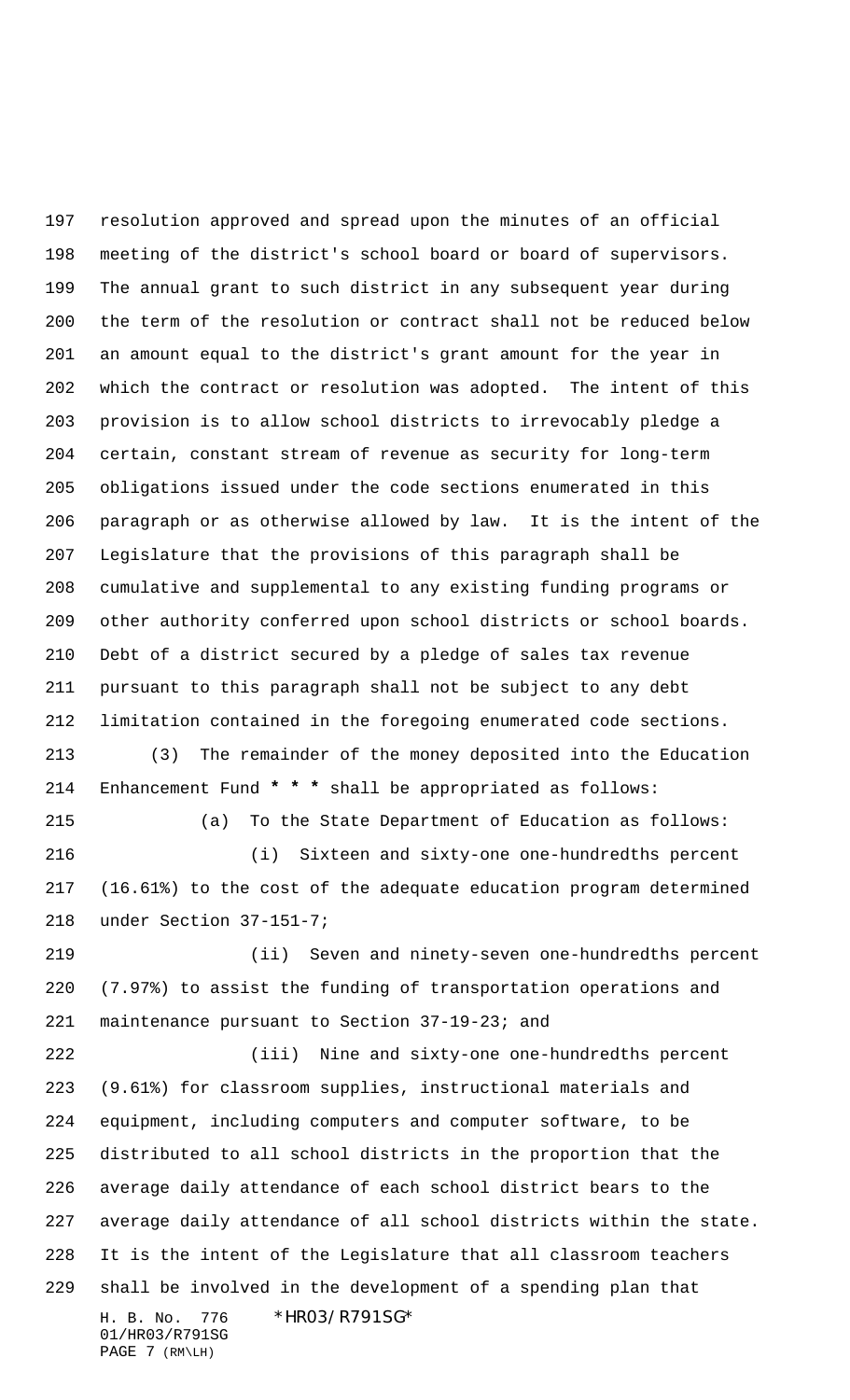addresses individual classroom needs and supports the overall goals of the school regarding supplies, instructional materials, equipment, computers or computer software under the provisions of this subparagraph, including the type, quantity and quality of such supplies, materials and equipment. This plan shall be submitted to the school principal for approval. School districts need not fully expend the funds received under this subparagraph in the year in which they are received, but such funds may be carried forward for expenditure in any succeeding school year;

 (b) Twenty-two and nine one-hundredths percent (22.09%) to the Board of Trustees of State Institutions of Higher Learning for the purpose of supporting institutions of higher learning; and

 (c) Fourteen and forty-one one-hundredths percent (14.41%) to the State Board for Community and Junior Colleges for the purpose of providing support to community and junior colleges. (4) The amount remaining in the Education Enhancement Fund after funds are distributed as provided in subsections (2) and (3) of this section **\* \* \*** shall be disbursed as follows:

 (a) Twenty-five Million Dollars (\$25,000,000.00) shall be deposited into the Working Cash-Stabilization Reserve Fund created pursuant to Section 27-103-203(1), until the balance in such fund reaches the maximum balance of seven and one-half percent (7-1/2%) of the General Fund appropriations in the appropriate fiscal year. After the maximum balance in the Working Cash-Stabilization Reserve Fund is reached, such money shall remain in the Education Enhancement Fund to be appropriated in the manner provided for in paragraph (b) of this section.

 (b) The remainder shall be appropriated for other educational needs.

 (5) None of the funds appropriated pursuant to subsection (3)(a) of this section shall be used to reduce the state's general fund appropriation for the categories listed in an amount below the following amounts:

H. B. No. 776 \*HR03/R791SG\* 01/HR03/R791SG PAGE 8 (RM\LH)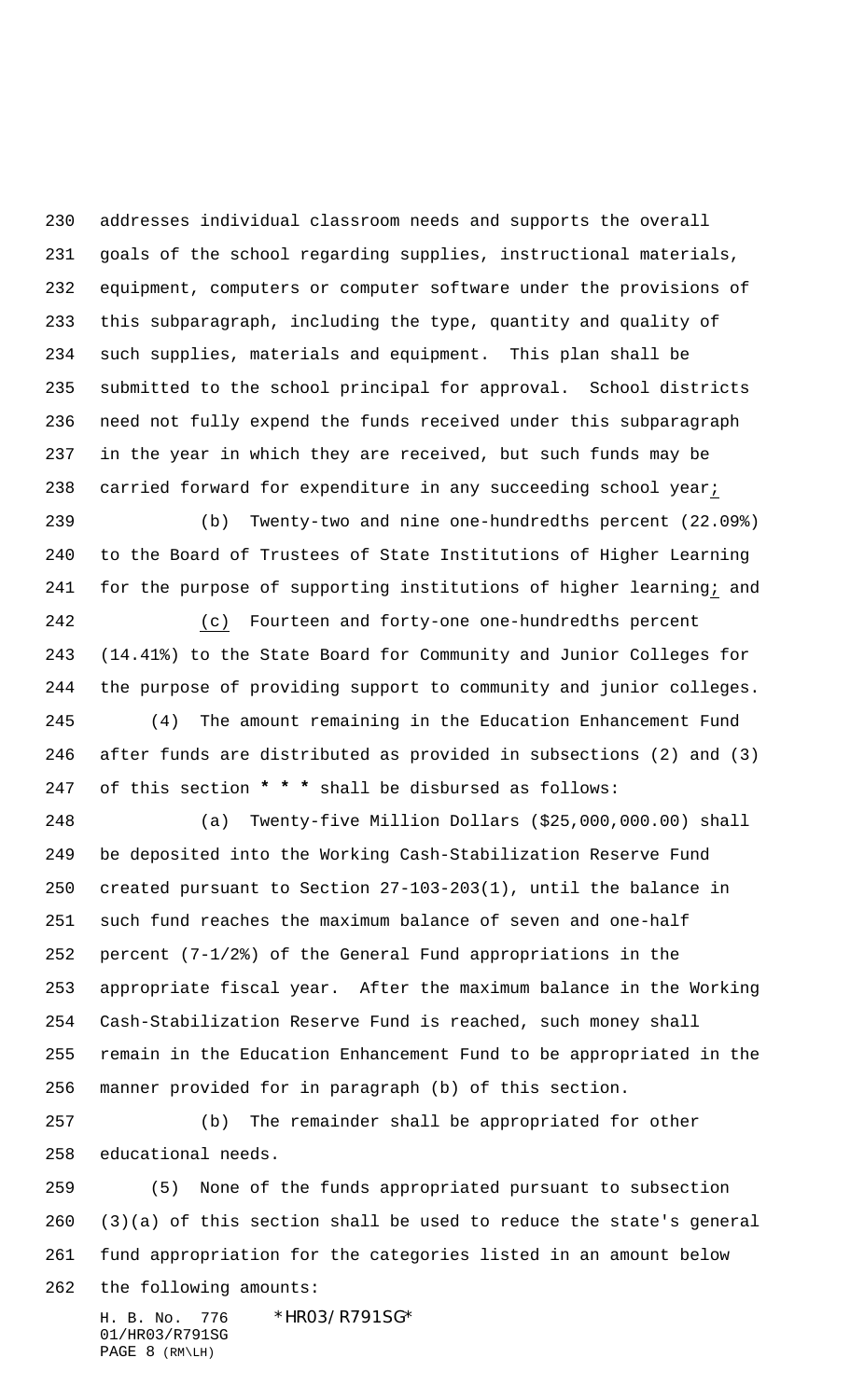(a) For subsection (3)(a)(ii) of this section Thirty-six Million Seven Hundred Thousand Dollars

(\$36,700,000.00);

 (b) For the aggregate of minimum program allotments in the 1997 fiscal year, formerly provided for in Chapter 19, Title 37, Mississippi Code of 1972, as amended, excluding those funds for transportation as provided for in subsection (5)(a) in this section.

 **\* \* \***

 SECTION 2. Section 37-47-33, Mississippi Code of 1972, is amended as follows:

 37-47-33. For the purpose of (a) providing funds to enable 275 the State Board of Education to make loans or advances to school districts as provided by Section 37-47-25, and for the purpose of (b) providing funds for the payment and redemption of certificates of credit issued to school districts under Section 37-47-23, when such funds are not otherwise available, or for the purpose of (c) providing funds in an amount not exceeding Twenty Million Dollars (\$20,000,000.00) for the payment of allocations of Mississippi Adequate Education Program funds to school districts for capital expenditures approved by the State Board of Education which have not been pledged for debt by the school district, when such funds are not otherwise available, or for any of such purposes, the State Bond Commission is **\* \* \*** authorized and empowered to issue state school bonds under the conditions prescribed in this chapter. The aggregate principal amount of such bonds outstanding at any one (1) time, after deducting the amount of the sinking fund provided for the retirement of bonds issued for such purposes, shall never exceed the sum of One Hundred Million Dollars (\$100,000,000.00). Within such limits, however, state school bonds may be issued from time to time under the conditions prescribed in this chapter. None of such bonds so issued shall have a maturity date later than July 1, 2021.

H. B. No. 776 \*HR03/R791SG\* 01/HR03/R791SG PAGE 9 (RM\LH)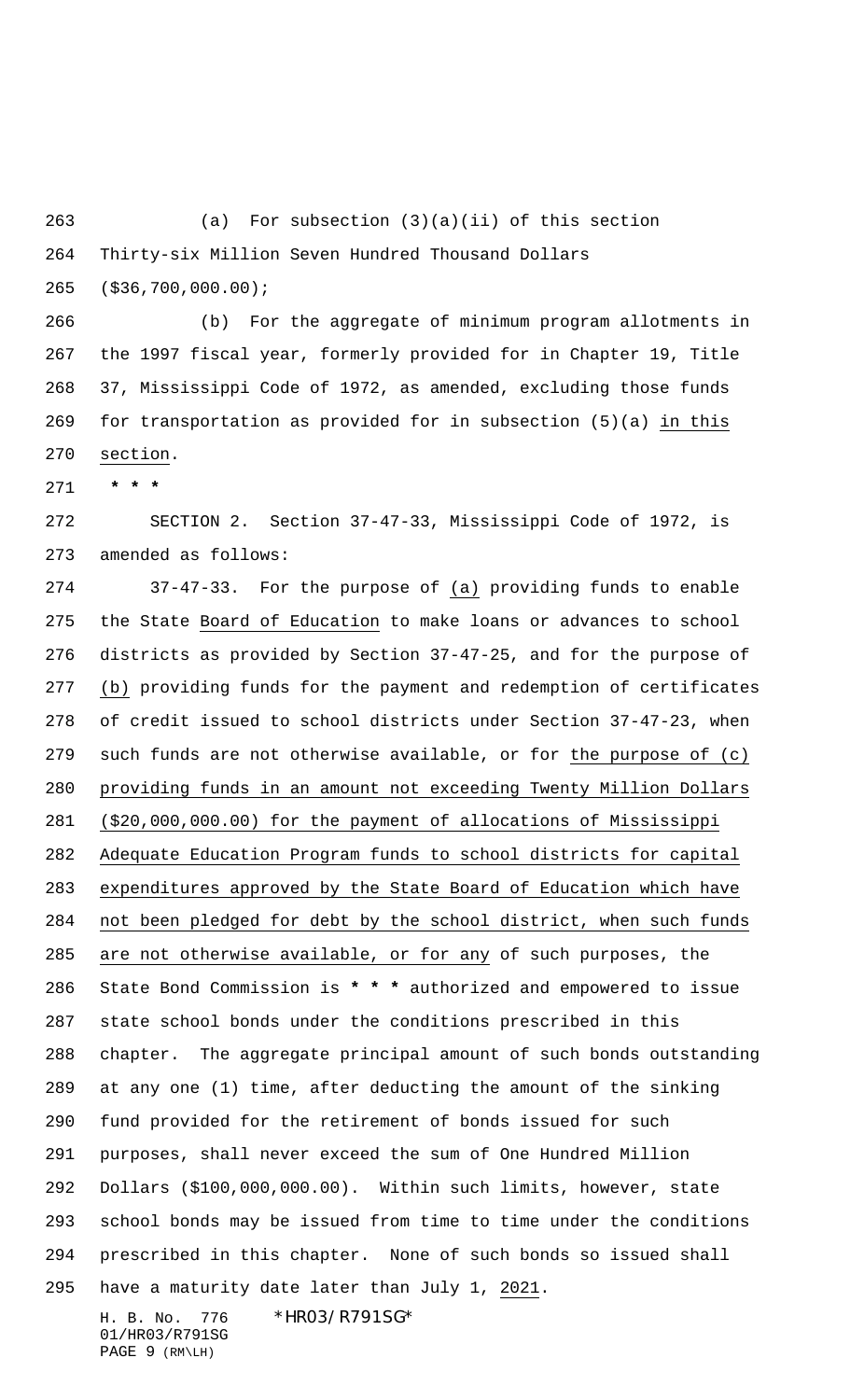SECTION 3. Section 27-103-203, Mississippi Code of 1972, is amended as follows:

 27-103-203. (1) There is created in the State Treasury a special fund, separate and apart from any other fund, to be designated the Working Cash-Stabilization Reserve Fund, into which shall be deposited one hundred percent (100%) of the unencumbered General Fund cash balance at the close of each fiscal year until such time as the balance in the fund reaches Forty Million Dollars (\$40,000,000.00). After the balance in the fund reaches Forty Million Dollars (\$40,000,000.00), fifty percent (50%) of the unencumbered General Fund cash balance at the close of each fiscal year, not to exceed seven and one-half percent (7-1/2%) of the General Fund appropriations for such fiscal year, shall be deposited into the fund. The remainder of the year-end unencumbered cash after transfer to the Working Cash-Stabilization Reserve Fund shall remain in the General Fund **\* \* \***. Unencumbered cash in the General Fund may be used for new year cash flow needs and may also be used for deficit appropriations or regular appropriations.

 (2) The Working Cash-Stabilization Reserve Fund shall not be considered as a surplus or available funds when adopting a balanced budget as required by law. The State Treasurer shall invest all sums in the Working Cash-Stabilization Reserve Fund not needed for the purposes provided for in this section in certificates of deposit, repurchase agreements and other securities as authorized in Sections 27-105-33(d) or 7-9-103, as the State Treasurer may determine to yield the highest market rate available. The interest earned on such sums shall be deposited in the fund until the balance of principal and interest therein reaches seven and one-half percent (7-1/2%) of the total General Fund appropriations for the current fiscal year, and all interest earned in excess of amounts necessary to maintain the seven and

01/HR03/R791SG PAGE 10 (RM\LH)

H. B. No. 776 \*HR03/R791SG\*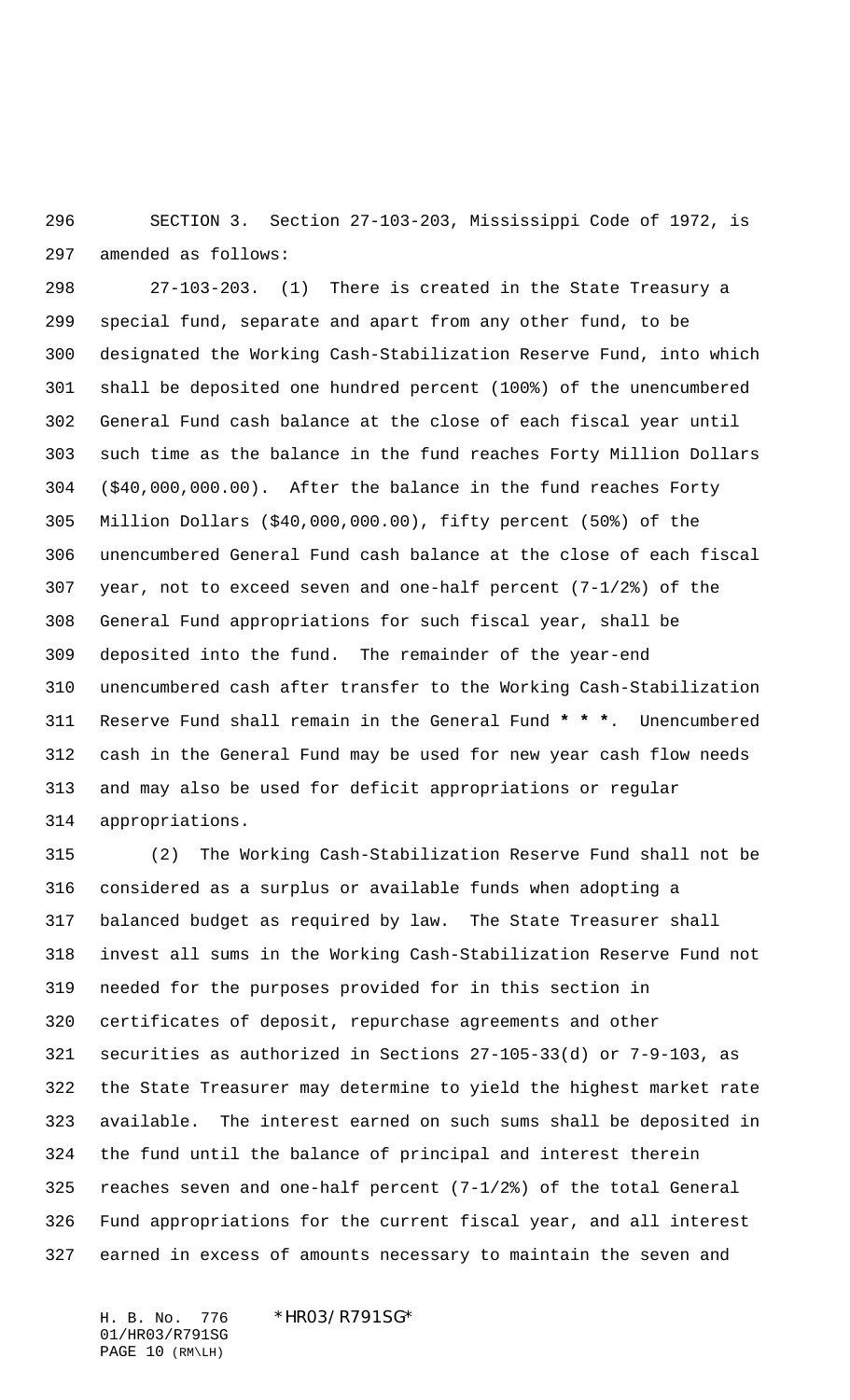one-half percent (7-1/2%) fund balance requirement shall be deposited by the State Treasurer into the State General Fund.

 (3) The Working Cash-Stabilization Reserve Fund, except for Nineteen Million Dollars (\$19,000,000.00) and the amount of the interest and income earned on the principal of the Ayers Endowment Trust created by Section 37-101-27, shall be used by the State Treasurer for cash flow needs throughout the year when the Executive Director of the Department of Finance and Administration certifies that in his opinion there will be cash flow deficiencies in the State General Fund. No borrowing of monies from other special funds for such purposes as authorized by Section 31-17-101 et seq. shall be made as long as an unencumbered balance in excess of Nineteen Million Dollars (\$19,000,000.00) and the interest and income earned on the principal of the Ayers Endowment Trust created by Section 37-101-27 remains in the fund. The State Treasurer shall reimburse the fund for all sums borrowed for such purposes from General Fund revenues collected during the fiscal year in which such funds are used. The State Treasurer shall immediately notify the Legislative Budget Office and the State Department of Finance and Administration of each transfer into and out of such fund. Four Million Dollars (\$4,000,000.00) in the Working Cash-Stabilization Reserve Fund shall remain available for use pursuant to Section 27-103-81. Fifteen Million Dollars (\$15,000,000.00) in the Working Cash-Stabilization Reserve Fund shall remain available for exclusive use of the Ayers Endowment Trust created by Section 37-101-27.

H. B. No. 776 \*HR03/R791SG\* 01/HR03/R791SG PAGE 11 (RM\LH) (4) The Working Cash-Stabilization Reserve Fund, except for Forty Million Dollars (\$40,000,000.00), shall also be used for the purpose of covering any projected deficits that may occur in the General Fund at the end of a fiscal year as a result of revenue shortfalls. If the Governor determines that a deficit in revenues from all sources may occur, it shall be the duty of the Executive Director of the Department of Finance and Administration to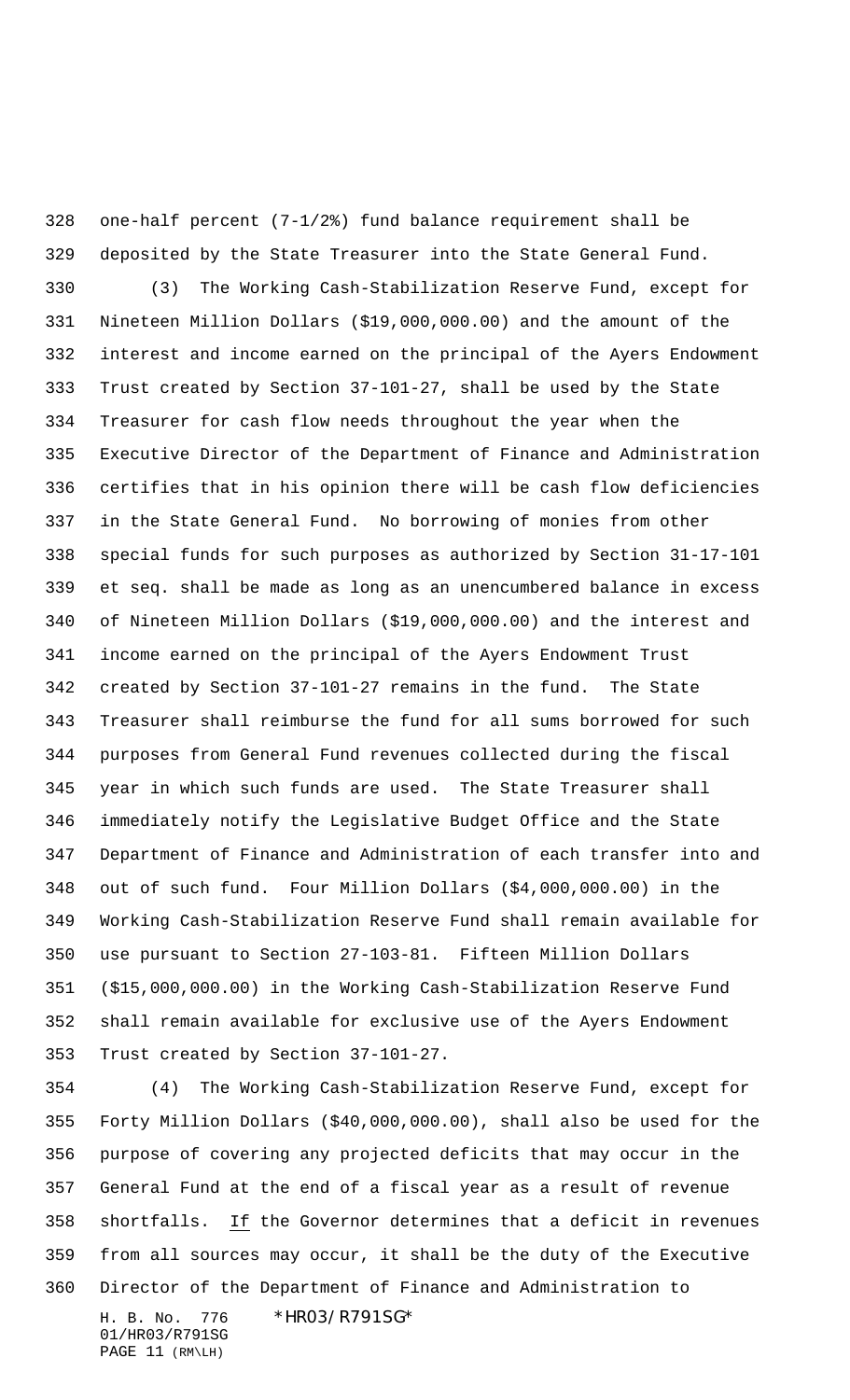transfer such funds as necessary to the General Fund to alleviate the deficit in accordance with Sections 27-104-13 and 31-17-123; however, not more than Fifty Million Dollars (\$50,000,000.00) may be transferred from the fund for such purpose in any one (1) fiscal year. If it becomes necessary to apply a part of the fund to this purpose, the amount so applied shall be restored to the Working Cash-Stabilization Reserve Fund out of future annual surpluses, as provided in subsection (1) of this section, until the seven and one-half percent (7-1/2%) maximum is again attained.

 (5) The Working Cash-Stabilization Reserve Fund also shall be used to provide funds for the Disaster Assistance Trust Fund when such funds are immediately needed to provide for disaster assistance under Sections 33-15-301 through 33-15-317. Any transfer of funds from the Working Cash-Stabilization Reserve Fund to the Disaster Assistance Trust Fund shall be made in accordance with the provisions of subsection (5) of Section 33-15-307.

 (6) The Department of Finance and Administration shall immediately send notice of any transfers made, or other action taken under authority of this section, to the Legislative Budget Office.

 (7) Funds deposited in the Working Cash-Stabilization Reserve Fund shall be used only for the purposes specified in this section and as long as the provisions of this section remain in effect, no other expenditure, appropriation or transfer of funds in the Working Cash-Stabilization Reserve Fund shall be made except by act of the Legislature making specific reference to the Working Cash-Stabilization Reserve Fund as the source of such funds.

 SECTION 4. Section 27-103-125, Mississippi Code of 1972, is amended as follows:

H. B. No. 776 \*HR03/R791SG\* 27-103-125. The proposed budget of each state agency shall show the amounts required for operating expenses separately from the amounts required for permanent improvements. The overall

01/HR03/R791SG PAGE 12 (RM\LH)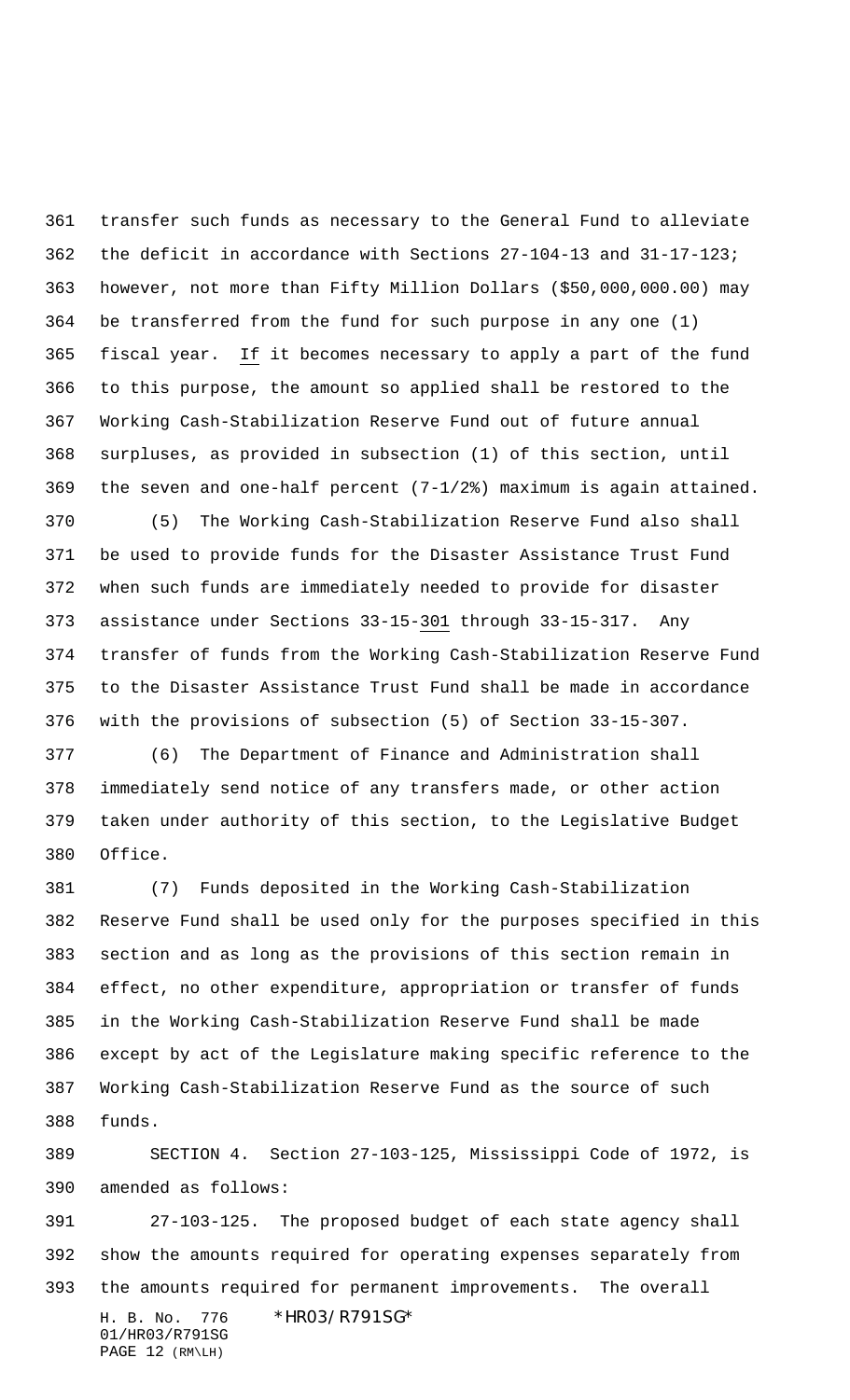budget shall show, separately by each source, the estimated amount of general fund revenue and of special fund revenues of general fund agencies. The total proposed expenditures in Part 1 of the overall budget shall not exceed the amount of estimated revenues which will be available in the general and special funds for appropriation or use during the succeeding fiscal year, including any balances which will be on hand in the general and special funds at the close of the then current fiscal year. Beginning with the budget for fiscal year 1994, the total proposed expenditures from the General Fund in Part 1 of the overall budget shall not exceed ninety-eight percent (98%) of the amount of General Fund revenue estimate for the succeeding fiscal year, plus any unencumbered balances in general funds that will be available and on hand at the close of the then current fiscal year. The General Fund revenue estimate shall be the estimate jointly adopted by the Governor and the Joint Legislative Budget Committee. Unencumbered balances in general funds that will be available and on hand at the close of the current fiscal year shall not include projected amounts required to be deposited into the Working Cash-Stabilization Reserve Fund **\* \* \*** pursuant to Section 27-103-203. The Legislative Budget Office may recommend additional taxes or sources of revenue if in its judgment such additional funds are necessary to adequately support the functions of the state government.

 SECTION 5. Section 27-103-211, Mississippi Code of 1972, is amended as follows:

H. B. No. 776 \*HR03/R791SG\* 27-103-211. Beginning with the appropriations for fiscal year 1994, the total sum appropriated by the Legislature from the State General Fund for any fiscal year shall not exceed ninety-eight percent (98%) of the General Fund revenue estimate for that fiscal year developed by the Tax Commission and the University Research Center and adopted by the Joint Legislative Budget Committee, plus any unencumbered balances in general funds

01/HR03/R791SG PAGE 13 (RM\LH)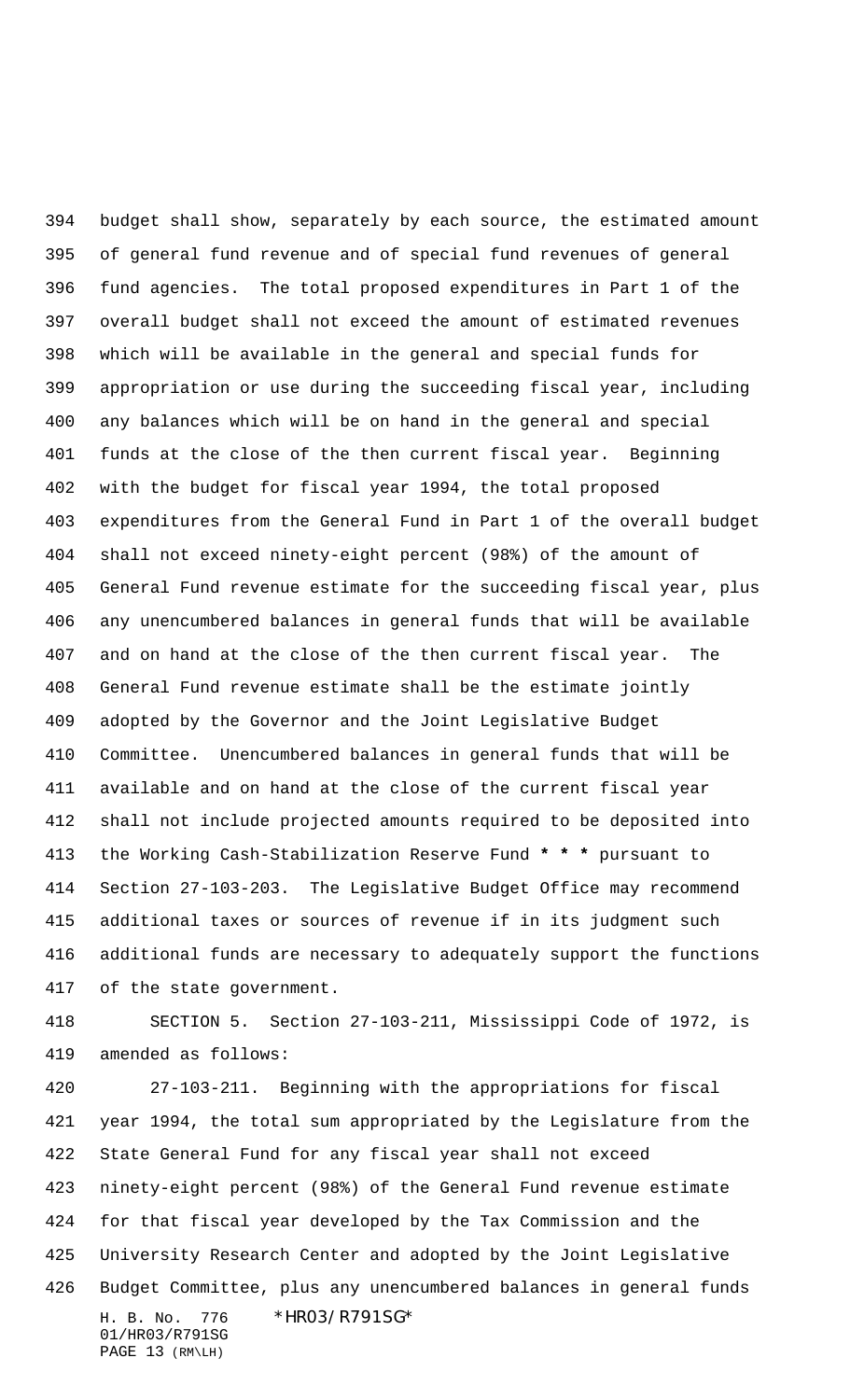that will be available and on hand at the close of the then current fiscal year. The unencumbered balances in general funds that will be available and on hand at the close of the fiscal year shall not include projected amounts required to be deposited into the Working Cash-Stabilization Reserve Fund **\* \* \*** pursuant to Section 27-103-203 **\* \* \***.

 SECTION 6. Section 31-7-14.1, Mississippi Code of 1972, is amended as follows:

 31-7-14.1. (1) Any agency as defined in this chapter that receives state budgetary consideration and has submitted a detailed energy management plan to the Energy Division of the Department of Economic and Community Development, referred to in this section as "division," as required under Section 57-39-111 shall undertake energy efficiency projects for the purpose of producing energy and/or dollar savings whereby a portion of the savings may be retained by the participating agency. The plan shall describe specific measures to be implemented to reduce the agency's energy consumption by energy unit measure or energy cost. The division shall provide assistance in preparing the detailed energy management plan according to prescribed guidelines and reporting procedures. The plan shall specify a project description of the energy efficiency measures to be undertaken, including, but not limited to, type of measure, cost, estimated savings in dollars and energy units, project and measure location, and terms and conditions of project financing.

 (2) (a) Utilizing data submitted under Sections 57-39-107 and 57-39-109, the division shall develop and approve energy consumption baselines before project implementation, if feasible, and measure energy consumption after project implementation considering adjustments for any agency growth or reduction and seasonal variances, and calculate total energy savings. The division shall derive a baseline use allocation to be utilized and submitted in each participating agency's annual budget.

01/HR03/R791SG PAGE 14 (RM\LH)

H. B. No. 776 \*HR03/R791SG\*